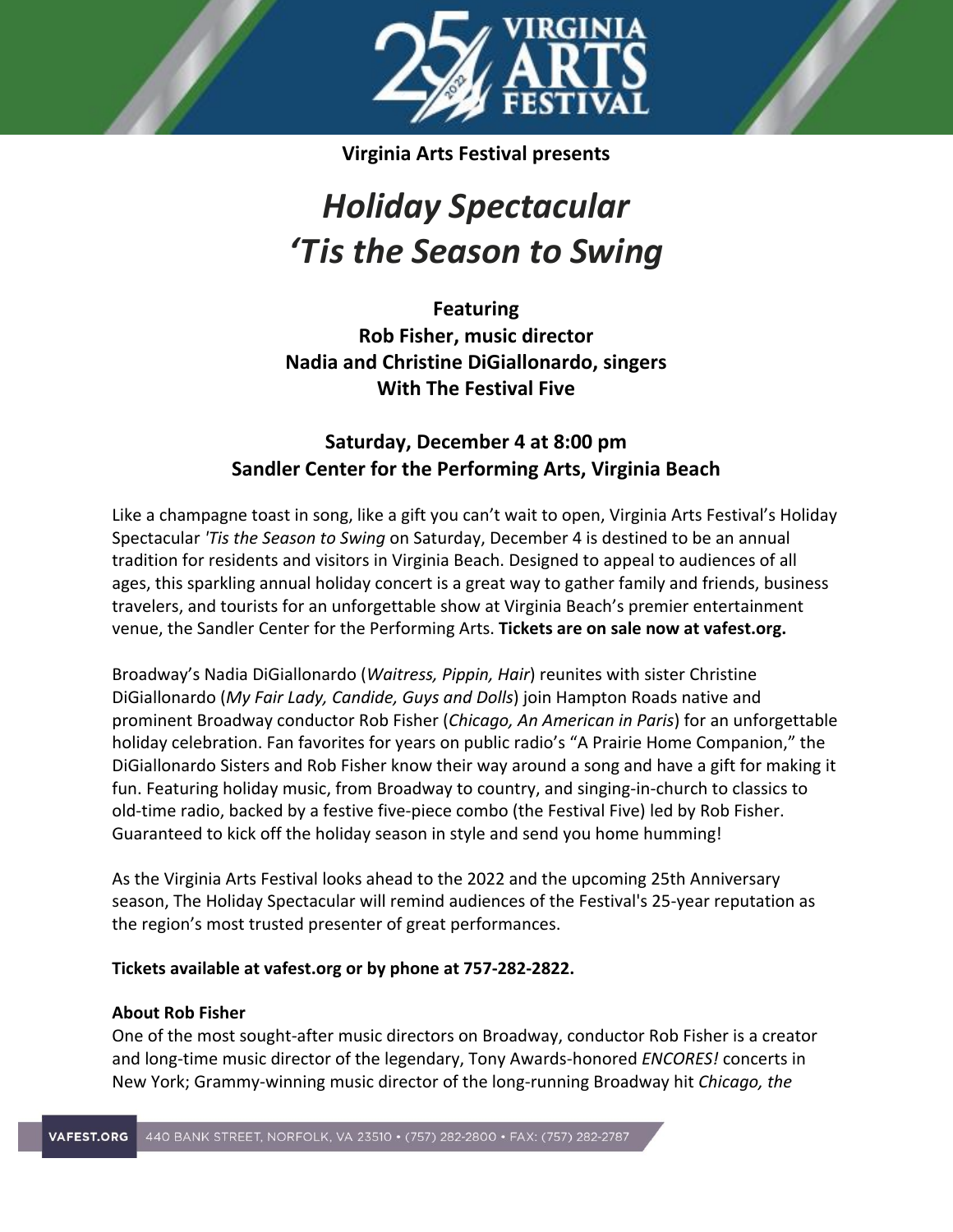*Musical;* and Founder and Director of the Coffee Club Orchestra, an audience favorite on public radio's *Prairie Home Companion.* A longtime friend and favorite of Virginia Arts Festival audiences, Rob has created, hosted, and conducted concerts with Broadway stars Kristin Chenoweth and Kelli O'Hara, and directed the sold-out 2018 Sandler Center show with Brooke Shields celebrating "Bernstein on Broadway."

#### **About Christine DiGiallaonardo**

Christine DiGiallonardo is a New York–based vocalist whose performances range from earlymusic chamber ensembles to jazz and rock bands. She has performed in NY City Center's Encores! productions of High Button Shoes, I Married An Angel, Me And My Girl, Brigadoon, The New Yorkers, Annie Get Your Gun, Lady, Be Good!, On Your Toes, Gentlemen Prefer Blondes and Fiorello! Her voice can be heard on cast albums for Gentlemen Prefer Blondes, Lady, Be Good!, Brigadoon and The New Yorkers. Concert credits include Candide, The Sound of Music, and Guys & Dolls (Carnegie Hall) as well as Carousel (Live from Lincoln Center with the NY Philharmonic) where she played the role of Arminy Livermore, West Side Story (Verizon Hall) as Francisca, and My Fair Lady (NY Philharmonic).

She was a featured soloist on A Prairie Home Companion with Garrison Keillor for 7 years until his retirement in 2016 and continues to perform with Garrison in his solo shows around the country. Christine also sings with her sisters, Daniela and Nadia, as The DiGiallonardo Sisters. They have recorded two albums together, "Shout, Sister, Shout!" and "No Fighting On Christmas", available on iTunes. She is also a company member of Blake Allen's "An Evening With…" series, a bimonthly concert at NYC's Green Room 42 that honors singers and songwriters of the beginning-middle part of the 20th century. In addition to concerts and theater, Christine's voice has also been featured on many commercial jingles, including spots for Aquafresh, Mr. Clean, Playtex, and Febreze. Graduate of Vassar College.

#### **About Nadia DiGiallonardo**

Nadia DiGiallonardo is a NYC-based music director, arranger, and singer. She is currently the Music Supervisor and Arranger for the upcoming musical *The Devil Wears Prada*, with music by Elton John. She was the music director/conductor for Diane Paulus's Broadway production of *Waitress* at the Brooks Atkinson Theatre and is thrilled to be reprising that role as part of the re-opening of Broadway this fall! As a member of the original creative team, Nadia collaborated with Sara Bareilles and the *Waitress* band to develop the score of the show. Nadia was also the music supervisor and dance arranger for the Broadway revival of *Pippin,* and the music director/conductor for the Broadway revival of *Hair.* It was Rob Fisher's mentorship that gave Nadia the opportunity to work on *Hair,* and also opened the door for Nadia and her sisters to have the incredible experience of being a part of *A Prairie Home Companion* for the last few years of its run. With Rob Fisher, Garrison Keillor, and the amazing musicians of the APHC band, The DiGiallonardo Sisters released their album *Shout, Sister, Shout!* Nadia is also currently working on Diane Paulus's revival of *1776,* as well as co-orchestrating *Afterwords* for Seattle's 5th Avenue Theatre*,* and co-producing the music for the animated series *Central Park.* She graduated Vassar College Phi Beta Kappa with a degree in Urban Planning and lives in Harlem with her two sons, Jack and Charlie.